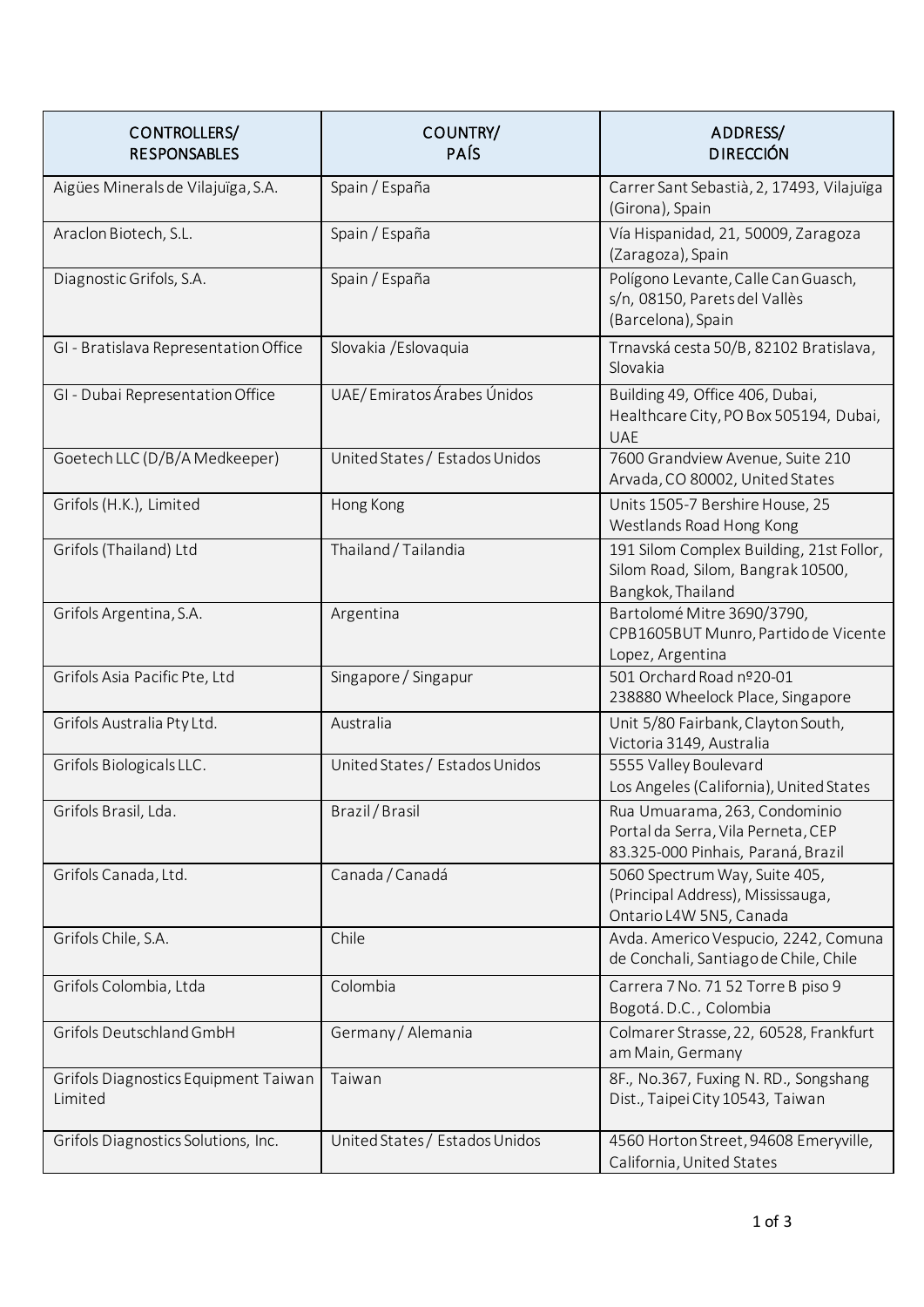| CONTROLLERS/<br><b>RESPONSABLES</b>                              | COUNTRY/<br>PAÍS                 | ADDRESS/<br><b>DIRECCIÓN</b>                                                                                                                               |
|------------------------------------------------------------------|----------------------------------|------------------------------------------------------------------------------------------------------------------------------------------------------------|
| Grifols Engineering, S.A.                                        | Spain / España                   | Polígono Levante, Calle Can Guasch,<br>s/n, 08150, Parets del Vallès<br>(Barcelona), Spain                                                                 |
| Grifols France, S.A.R.L.                                         | France / Francia                 | 24 Rue de Prony, 75017, Paris 17,<br>France                                                                                                                |
| Grifols India Healthcare Private Ltd                             | India                            | Regus Business Centre,<br>Pvt.Ltd.,Level15,Dev Corpora, Plot<br>No.463, Nr. Khajana,<br>East.Exp.Highway,Thane (W), Mumbai -<br>400604, Maharashtra, India |
| Grifols Innovation and New<br>Technologies Limited               | Ireland / Irlanda                | Grange Castle Business Park, Grange<br>Castle, Clondalkin, Dublin 22, Ireland                                                                              |
| Grifols International, S.A.                                      | Spain / España                   | Avenida de la Generalitat, 152, 08174,<br>Sant Cugat del Valles (Barcelona), Spain                                                                         |
| Grifols Italia S.p.A                                             | Italy / Italia                   | Via Torino, 15, 56010 Vicopisano - Italy                                                                                                                   |
| Grifols Japan K.K.                                               | Japan / Japón                    | Hilton Plaza West Office Tower, 19th<br>floor. 2-2, Umeda 2-chome, Kita-ku<br>Osaka-shi, Japan                                                             |
| Grifols Malaysia Sdn Bhd                                         | Malaysia / Malasia               | Level 18, The Gardens North Tower,<br>Mid Valley City, Lingkaran Syed Putra,<br>59200 Kuala Lumpur, Malaysia                                               |
| Grifols México, S.A. de C.V.                                     | Mexico / Méjico                  | Calle Eugenio Cuzin, nº 909-913, Parque<br>Industrial Belenes Norte, 45150<br>Zapopán, Jalisco, México                                                     |
| Grifols Movaco, S.A.                                             | Spain / España                   | Polígono Levante, Calle Can Guasch,<br>s/n, 08150, Parets del Vallès<br>(Barcelona), Spain                                                                 |
| Grifols Nordic, AB                                               | Sweden / Suecia                  | Sveavägen, 166, 11346, Stockholm,<br>Sweden                                                                                                                |
| Grifols Pharmaceutical Technology<br>(Shanghai) Co., Ltd.        | China                            | Unit 901-902, Tower 2, No. 1539, West<br>Nanjing Rd., Jing'an District, Shanghai<br>200040, China                                                          |
| Grifols Polska Sp.z.o.o.                                         | Poland / Polonia                 | Wola Retro building ul. Siedmiogrodzka<br>9,01-204 Warsaw, Poland                                                                                          |
| Grifols Portugal Productos<br>Farmacéuticos e Hospitalares, Lda. | Portugal                         | Rua de Sao Sebastiao, 2, Zona Industrial<br>Cabra Figa, 2635-448, Rio de Mouro,<br>Portugal                                                                |
| Grifols s.r.o.                                                   | Czech Republic / República Checa | Rohanské nábřeží 670/17, Karlín, 186 00<br>Praha 8, Czech Republic                                                                                         |
| Grifols Shared Services North<br>America, Inc.                   | United States / Estados Unidos   | 2410 Lillivale Avenue, 90032 Los<br>Angeles, California, United States                                                                                     |
| Grifols Therapeutics LLC.                                        | United States / Estados Unidos   | 4101 Research Commons (Principal<br>Address), 79 T.W. Alexander Drive,<br>Research Triangle Park, North Carolina<br>277709, United States                  |